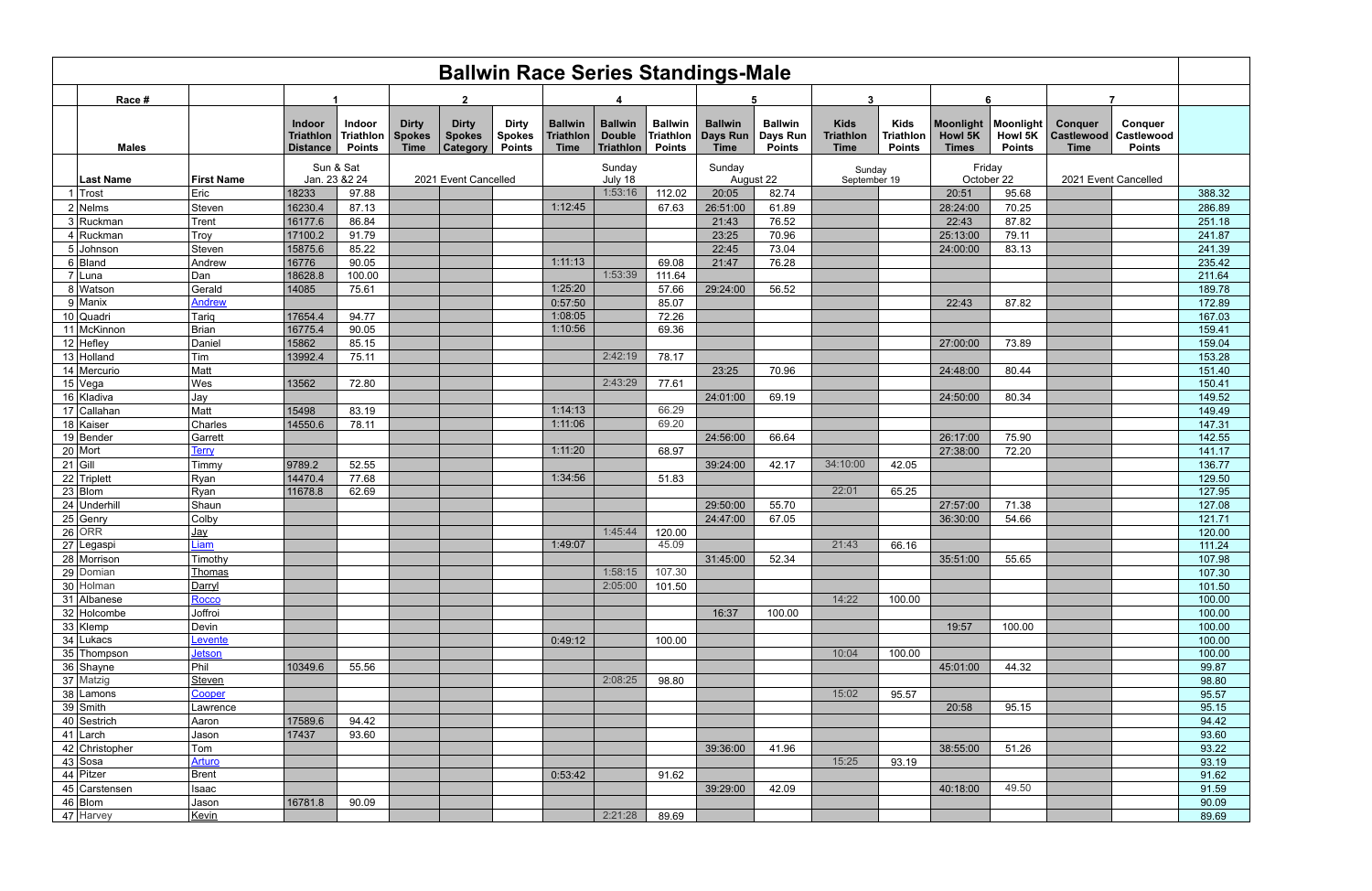| 48 Chaffin           | Shane           |         |       |         | 2:21:37 | 89.59 |       |       |       |       |          |       | 89.59 |  |
|----------------------|-----------------|---------|-------|---------|---------|-------|-------|-------|-------|-------|----------|-------|-------|--|
| 49 Ibarra            | Inigo           |         |       | 0:55:07 |         | 89.27 |       |       |       |       |          |       | 89.27 |  |
| 50 Amador            | Lucas           |         |       |         |         |       |       |       | 16:13 | 88.59 |          |       | 88.59 |  |
| 51 Borcherding       | Scott           |         |       |         | 2:23:41 | 88.31 |       |       |       |       |          |       | 88.31 |  |
| $52$ Gooch           | Timothy         |         |       | 0:56:07 |         | 87.67 |       |       |       |       |          |       | 87.67 |  |
| 53 Vanhecke          | Zac             | 16299.8 | 87.50 |         |         |       |       |       |       |       |          |       | 87.50 |  |
| $54$ Rogles          | Jeff            | 16288.4 | 87.44 |         |         |       |       |       |       |       |          |       | 87.44 |  |
| 55 Frankenberger     | Nathan          | 16136.8 | 86.62 |         |         |       |       |       |       |       |          |       | 86.62 |  |
| 56 Benigno           | Christopher     |         |       | 0:57:03 |         | 86.24 |       |       |       |       |          |       | 86.24 |  |
| 57 Lymberopoulos     | James           |         |       |         | 2:27:25 | 86.07 |       |       |       |       |          |       | 86.07 |  |
| $58$ James           | John            | 15917.6 | 85.45 |         |         |       |       |       |       |       |          |       | 85.45 |  |
| 59 Amador            | <b>Nathan</b>   |         |       |         |         |       |       |       | 11:47 | 85.43 |          |       | 85.43 |  |
| 60 Froehlich         | Landon          |         |       |         |         |       |       |       | 16:52 | 85.18 |          |       | 85.18 |  |
| 61 Kahle             | <b>Matt</b>     |         |       | 0:57:47 |         | 85.15 |       |       |       |       |          |       | 85.15 |  |
| 62 Gutmann           | Tom             | 15772.8 | 84.67 |         |         |       |       |       |       |       |          |       | 84.67 |  |
| 63 Bender            | David           |         |       |         | 2:33:28 | 82.68 |       |       |       |       |          |       | 82.68 |  |
| $64$ Pott            | <u>Max</u>      |         |       | 0:59:35 |         | 82.57 |       |       |       |       |          |       | 82.57 |  |
| 65 Church            | Garry           |         |       | 0:59:36 |         | 82.55 |       |       |       |       |          |       | 82.55 |  |
| 66 Sthay             | Greg            |         |       |         |         |       |       |       |       |       | 24:18:00 | 82.10 | 82.10 |  |
| 67 Mathis            | <b>Mason</b>    |         |       |         |         |       |       |       | 17:33 | 81.86 |          |       | 81.86 |  |
| 68 Bordenave         | <b>Keven</b>    |         |       | 1:00:08 |         | 81.82 |       |       |       |       |          |       | 81.82 |  |
| 69 Selm              | <b>Tom</b>      |         |       | 1:00:11 |         | 81.75 |       |       |       |       |          |       | 81.75 |  |
| $\overline{70}$ Clay | <u>Joe</u>      |         |       | 1:00:12 |         | 81.73 |       |       |       |       |          |       | 81.73 |  |
| 71 Thrasher          | <b>Brecken</b>  |         |       |         |         |       |       |       | 12:26 | 80.97 |          |       | 80.97 |  |
| 72 Trautman          | Brian           |         |       |         |         |       | 20:33 | 80.86 |       |       |          |       | 80.86 |  |
| 73 Purschke          | <b>Nicholas</b> |         |       | 1:01:04 |         | 80.57 |       |       |       |       |          |       | 80.57 |  |
| 74 Anderson          | <b>Brent</b>    |         |       | 1:01:06 |         | 80.52 |       |       |       |       |          |       | 80.52 |  |
| $75$ Guller          | <b>Jackson</b>  |         |       |         |         |       |       |       | 17:54 | 80.26 |          |       | 80.26 |  |
| $76$ Koo             | Christopher     |         |       | 1:01:22 |         | 80.17 |       |       |       |       |          |       | 80.17 |  |
| $77$ Webb            | William         |         |       |         |         |       | 20:46 | 80.02 |       |       |          |       | 80.02 |  |
| 78 Wallington        | <b>Dave</b>     |         |       | 1:02:15 |         | 79.04 |       |       |       |       |          |       | 79.04 |  |
| 79 Coryell           | Matt            |         |       |         |         |       | 21:03 | 78.94 |       |       |          |       | 78.94 |  |
| 80 Devitre           | Doug            |         |       |         | 2:42:10 | 78.24 |       |       |       |       |          |       | 78.24 |  |
| 81 Kyasaman          | Ravi            |         |       |         |         |       |       |       |       |       | 25:30:00 | 78.24 | 78.24 |  |
| 82 Nicholson         | Anthony         |         |       |         |         |       |       |       |       |       | 25:36:00 | 77.93 | 77.93 |  |
| 83 Zimmerman         | Austin          | 14493.8 | 77.80 |         |         |       |       |       |       |       |          |       | 77.80 |  |
| 84 Voigt             | Caleb           |         |       |         |         |       |       |       | 18:29 | 77.73 |          |       | 77.73 |  |
| 85 Huebbe            | <b>Mark</b>     |         |       | 1:03:19 |         | 77.70 |       |       |       |       |          |       | 77.70 |  |
| 86 Hoffmann          | <b>Stephen</b>  |         |       | 1:03:22 |         | 77.64 |       |       |       |       |          |       | 77.64 |  |
| 87 Baugh             | Logan           |         |       | 1:03:28 |         | 77.52 |       |       |       |       |          |       | 77.52 |  |
| 88 Lutker            | <b>Thomas</b>   |         |       | 1:03:59 |         | 76.90 |       |       |       |       |          |       | 76.90 |  |
| 89 Deschamp          | Sam             |         |       |         |         |       |       |       | 13:07 | 76.75 |          |       | 76.75 |  |
| 90 Randall           | Justin          |         |       |         |         |       |       |       |       |       | 26:03:00 | 76.58 | 76.58 |  |
| 91 JoSamburg         | Gabe            |         |       |         |         |       |       |       |       |       | 26:04:00 | 76.53 | 76.53 |  |
| 92 Duchek            | <b>Michael</b>  |         |       | 1:04:29 |         | 76.30 |       |       |       |       |          |       | 76.30 |  |
| 93 Deschamp          | Caleb           |         |       |         |         |       |       |       | 19:00 | 75.61 |          |       | 75.61 |  |
| $94$ Zhang           | Joshua          |         |       |         |         |       |       |       | 19:07 | 75.15 |          |       | 75.15 |  |
| 95 Van Deven         | Eric            |         |       |         |         |       |       |       |       |       | 26:39:00 | 74.86 | 74.86 |  |
| 96 Carter            | Zachary         |         |       | 1:05:50 |         | 74.73 |       |       |       |       |          |       | 74.73 |  |
| 97 Rolandelli        | Gabriel         |         |       | 1:05:57 |         | 74.60 |       |       |       |       |          |       | 74.60 |  |
| 98 Mattison          | <b>Drew</b>     |         |       | 1:06:54 |         | 73.54 |       |       |       |       |          |       | 73.54 |  |
| 99 Hennessy          | Jerry           |         |       | 1:07:28 |         | 72.92 |       |       |       |       |          |       | 72.92 |  |
| 100 Voigt            | Jonah           |         |       |         |         |       |       |       | 13:50 | 72.77 |          |       | 72.77 |  |
| 101 Patterson        | $Joe$           |         |       | 1:07:42 |         | 72.67 |       |       |       |       |          |       | 72.67 |  |
| 102 Geldmeier        | <b>Mark</b>     |         |       | 1:07:54 |         | 72.46 |       |       |       |       |          |       | 72.46 |  |
| 103 Moncheski        | Jimmy           |         |       |         |         |       |       |       |       |       | 27:44:00 | 71.94 | 71.94 |  |
| 104 St. George       | Wyatt           |         |       |         |         |       |       |       | 14:01 | 71.82 |          |       | 71.82 |  |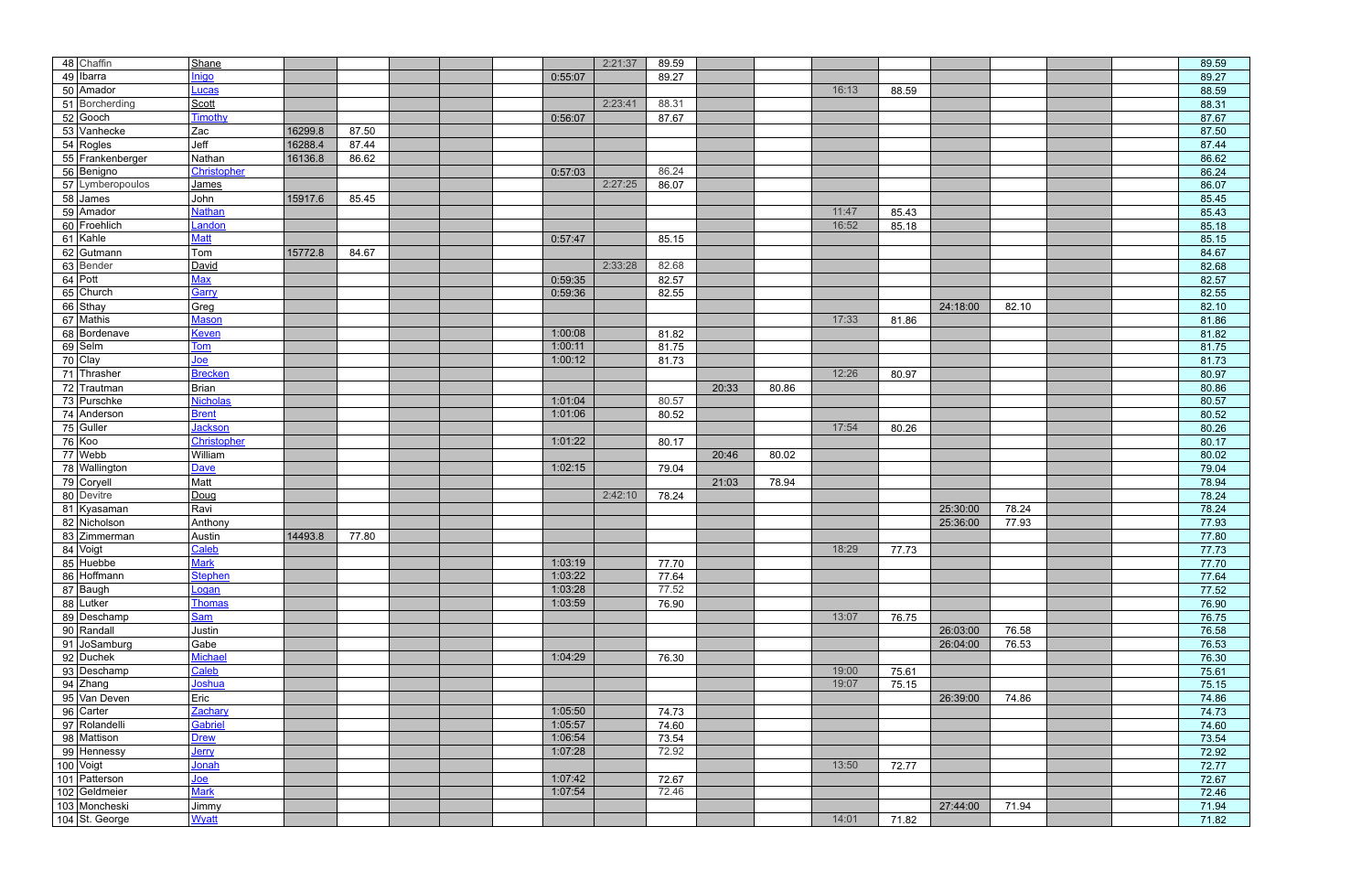| 105 McCarthy                                            | <b>Blake</b>   |         |       |         | 2:56:54 | 71.72 |          |       |       |       |          |       |  | 71.72 |
|---------------------------------------------------------|----------------|---------|-------|---------|---------|-------|----------|-------|-------|-------|----------|-------|--|-------|
| 106 Wallace                                             | <b>David</b>   |         |       | 1:08:52 |         | 71.44 |          |       |       |       |          |       |  | 71.44 |
| 107 Terrenzi                                            | Coty           |         |       |         |         |       |          |       | 14:07 | 71.31 |          |       |  | 71.31 |
| 108 Mayo                                                | <b>Maxwel</b>  |         |       |         |         |       |          |       | 20:10 | 71.24 |          |       |  | 71.24 |
| 109 Kirchhoff                                           | <u>Matt</u>    |         |       | 1:09:19 |         | 70.98 |          |       |       |       |          |       |  | 70.98 |
| 110 Rafferty                                            | <b>Stephen</b> |         |       | 1:09:42 |         | 70.59 |          |       |       |       |          |       |  | 70.59 |
|                                                         | Nolan          |         |       |         |         |       | 23:34    | 70.51 |       |       |          |       |  | 70.51 |
| 111 Webb<br>112 Claudin                                 | <u>Tim</u>     |         |       | 1:10:12 |         | 70.09 |          |       |       |       |          |       |  | 70.09 |
| $113$ Beard                                             | <b>Bryan</b>   |         |       | 1:10:15 |         | 70.04 |          |       |       |       |          |       |  | 70.04 |
| 114 Altrogge                                            | Charlie        |         |       |         |         |       |          |       | 20:31 | 70.02 |          |       |  | 70.02 |
| 115 Hunter                                              | Corbin         |         |       |         |         |       |          |       | 20:33 | 69.91 |          |       |  | 69.91 |
| 116 Vega Lage                                           | <b>Brian</b>   | 13009   | 69.83 |         |         |       |          |       |       |       |          |       |  | 69.83 |
| $\sqrt{117 Bene }$                                      | Charlie        |         |       |         |         |       |          |       | 14:26 | 69.75 |          |       |  | 69.75 |
| $118$ Oshea                                             | Eric           |         |       | 1:10:45 |         | 69.54 |          |       |       |       |          |       |  | 69.54 |
|                                                         | Ridhav         |         |       |         |         |       |          |       | 14:29 | 69.51 |          |       |  | 69.51 |
|                                                         | <u>Bill</u>    |         |       | 1:10:54 |         | 69.39 |          |       |       |       |          |       |  | 69.39 |
|                                                         | <b>Bryan</b>   |         |       | 1:11:11 |         | 69.12 |          |       |       |       |          |       |  | 69.12 |
| 119 Srichinta<br>120 Kalbac<br>121 Hilton<br>122 Fetick | Jeffrey        |         |       | 1:11:12 |         | 69.10 |          |       |       |       |          |       |  | 69.10 |
| $123$ Biver                                             | Samuel         |         |       |         |         |       | 24:04:00 | 69.04 |       |       |          |       |  | 69.04 |
| 124 Stewart                                             | Kyle           |         |       | 1:11:20 |         | 68.97 |          |       |       |       |          |       |  | 68.97 |
| 125 Mueller                                             | John           |         |       | 1:11:21 |         | 68.96 |          |       |       |       |          |       |  | 68.96 |
| 126 Tuttle<br>127 Fetick<br>128 Heller                  | <b>Oliver</b>  |         |       |         |         |       |          |       | 14:36 | 68.95 |          |       |  | 68.95 |
|                                                         | Kyle           |         |       | 1:11:26 |         | 68.88 |          |       |       |       |          |       |  | 68.88 |
|                                                         | <b>Matthew</b> |         |       | 1:11:26 |         | 68.88 |          |       |       |       |          |       |  | 68.88 |
|                                                         | Krue           |         |       |         |         |       |          |       | 20:52 | 68.85 |          |       |  | 68.85 |
| 129 Shanks<br>130 Stahl                                 | Eric           |         |       | 1:11:33 |         | 68.76 |          |       |       |       |          |       |  | 68.76 |
| $131$ Oberle                                            | <u>Jeff</u>    |         |       | 1:11:34 |         | 68.75 |          |       |       |       |          |       |  | 68.75 |
| $132$ Smith                                             | <u>Jim</u>     |         |       | 1:11:47 |         | 68.54 |          |       |       |       |          |       |  | 68.54 |
| 133 Purcell                                             | Edward         |         |       |         |         |       |          |       | 21:01 | 68.36 |          |       |  | 68.36 |
| 134 O'Bryant                                            | Cory           |         |       |         |         |       | 24:19:00 | 68.33 |       |       |          |       |  | 68.33 |
| 135 Vega Lage                                           | Kevin          | 12705.2 | 68.20 |         |         |       |          |       |       |       |          |       |  | 68.20 |
| 136 Parker                                              | <b>Andrew</b>  |         |       |         |         |       |          |       | 21:04 | 68.20 |          |       |  | 68.20 |
| 137 Berrong                                             | Eric           |         |       | 1:12:09 |         | 68.19 |          |       |       |       |          |       |  | 68.19 |
| 138 Killian                                             | Joshua         |         |       |         |         |       | 24:25:00 | 68.05 |       |       |          |       |  | 68.05 |
| 139 Koch                                                | Kraig          |         |       | 1:12:26 |         | 67.92 |          |       |       |       |          |       |  | 67.92 |
| 140 Laupan                                              | Beckett        |         |       |         |         |       |          |       |       |       | 29:24:00 | 67.86 |  | 67.86 |
| $\boxed{141}$ Boles                                     | <b>Bob</b>     |         |       | 1:12:33 |         | 67.82 |          |       |       |       |          |       |  | 67.82 |
| 142 Marshall                                            | Mehan          |         |       |         |         |       |          |       | 21:12 | 67.77 |          |       |  | 67.77 |
|                                                         | Andrew         |         |       |         |         |       |          |       |       |       | 29:30:00 | 67.63 |  | 67.63 |
| 143 Arnold<br>144 Garvin                                | Roderick       |         |       |         |         |       | 24:35:00 | 67.59 |       |       |          |       |  | 67.59 |
| 145 Dowdy<br>146 Bell                                   | George         |         |       | 1:12:51 |         | 67.54 |          |       |       |       |          |       |  | 67.54 |
|                                                         | Jeffrey        |         |       | 1:12:53 |         | 67.51 |          |       |       |       |          |       |  | 67.51 |
| $147$ Vega                                              | David          |         |       |         |         |       | 24:37:00 | 67.50 |       |       |          |       |  | 67.50 |
| 148 Brundis                                             | <u>Luca</u>    |         |       |         |         |       |          |       | 21:27 | 66.98 |          |       |  | 66.98 |
| 149 Beveridge                                           | Brian          |         |       |         |         |       |          |       |       |       | 30:05:00 | 66.32 |  | 66.32 |
|                                                         | John           |         |       | 1:14:23 |         | 66.14 |          |       |       |       |          |       |  | 66.14 |
| 150 Finkenkeller<br>151 Henke<br>152 Lowenthal          | <b>Brenden</b> |         |       |         |         |       |          |       | 21:53 | 65.65 |          |       |  | 65.65 |
|                                                         | Trey           |         |       |         |         |       | 25:24:00 | 65.42 |       |       |          |       |  | 65.42 |
| 153 Graham                                              | Caleb          |         |       |         |         |       |          |       | 21:59 | 65.35 |          |       |  | 65.35 |
| 154 Lesage<br>155 Schuehler                             | Mickael        |         |       |         |         |       |          |       |       |       | 30:33:00 | 65.30 |  | 65.30 |
|                                                         | David          |         |       | 1:15:21 |         | 65.30 |          |       |       |       |          |       |  | 65.30 |
| 156 Brinkley                                            | Henry          |         |       |         |         |       |          |       | 22:01 | 65.25 |          |       |  | 65.25 |
| $\sqrt{157}$ Jones                                      | <b>Nathan</b>  |         |       | 1:15:31 |         | 65.15 |          |       |       |       |          |       |  | 65.15 |
| 158 Slais                                               | <b>Thomas</b>  |         |       | 1:15:34 |         | 65.11 |          |       |       |       |          |       |  | 65.11 |
| 159 Vapma                                               | Tarun          |         |       |         |         |       |          |       |       |       | 30:39:00 | 65.09 |  | 65.09 |
| $160$ Enix                                              | Nathan         |         |       |         |         |       |          |       |       |       | 30:46:00 | 64.84 |  | 64.84 |
| 161 Drake                                               | Caleb          |         |       | 1:16:02 |         | 64.71 |          |       |       |       |          |       |  | 64.71 |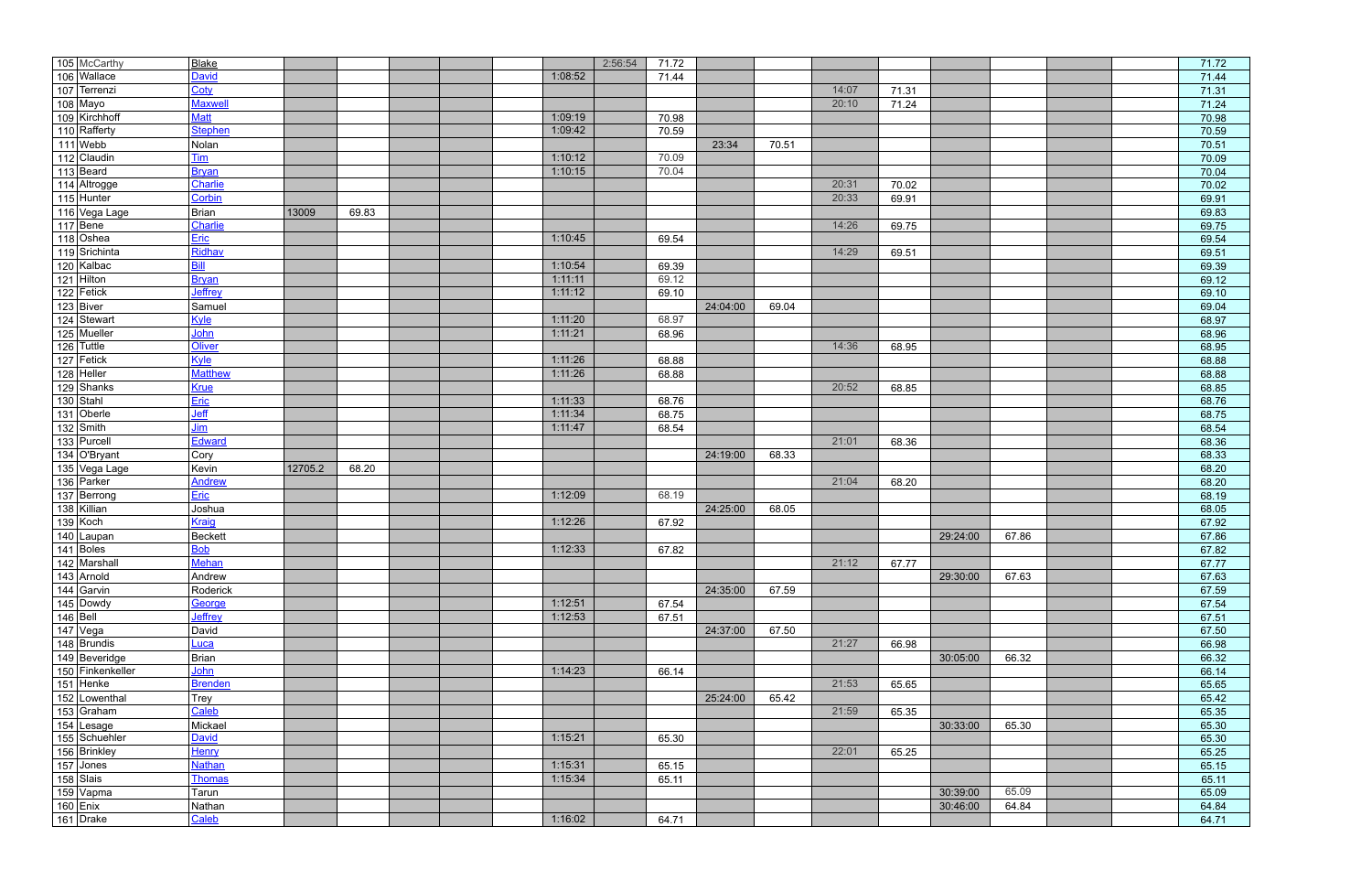| 162 Mogus                                                                                                 | <b>Daniel</b>    |         |       |  | 1:16:05 | 64.67 |          |       |          |       |          |       |  | 64.67 |
|-----------------------------------------------------------------------------------------------------------|------------------|---------|-------|--|---------|-------|----------|-------|----------|-------|----------|-------|--|-------|
| 163 Taylor                                                                                                | <u>Easton</u>    |         |       |  |         |       |          |       | 15:37    | 64.46 |          |       |  | 64.46 |
| 164 Burkett                                                                                               | <u>Jesse</u>     |         |       |  | 1:16:41 | 64.16 |          |       |          |       |          |       |  | 64.16 |
| 165 Jones                                                                                                 | <u>lan</u>       |         |       |  |         |       |          |       | 15:42    | 64.12 |          |       |  | 64.12 |
| 166 Kronauge                                                                                              | Spencer          |         |       |  | 1:16:49 | 64.05 |          |       |          |       |          |       |  | 64.05 |
| 167 Kanagaraj                                                                                             | <b>Ishaan</b>    |         |       |  | 1:17:02 | 63.87 |          |       |          |       |          |       |  | 63.87 |
| 168 Unterreiner                                                                                           | <b>Trent</b>     |         |       |  | 1:17:20 | 63.62 |          |       |          |       |          |       |  | 63.62 |
| 169 Caruthers                                                                                             | Reid             |         |       |  |         |       |          |       | 22:36    | 63.57 |          |       |  | 63.57 |
| 170 Boland                                                                                                | <u>Jim</u>       |         |       |  | 1:17:30 | 63.48 |          |       |          |       |          |       |  | 63.48 |
| $ 171 $ Bonk                                                                                              | Christopher      |         |       |  | 1:17:41 | 63.33 |          |       |          |       |          |       |  | 63.33 |
| 172 Allen                                                                                                 | <b>Dawson</b>    |         |       |  | 1:17:54 | 63.16 |          |       |          |       |          |       |  | 63.16 |
| 173 Wesley                                                                                                | Paul             |         |       |  | 1:18:00 | 63.08 |          |       |          |       |          |       |  | 63.08 |
| 174 Ferguson                                                                                              | Zach             |         |       |  |         |       | 26:21:00 | 63.06 |          |       |          |       |  | 63.06 |
| $175$ Jones                                                                                               | Caleb            |         |       |  | 1:18:21 | 62.80 |          |       |          |       |          |       |  | 62.80 |
| 176 Morrow                                                                                                | Christian        |         |       |  | 1:18:22 |       |          |       |          |       |          |       |  |       |
|                                                                                                           | Aaron            |         |       |  |         | 62.78 |          |       | 16:03    |       |          |       |  | 62.78 |
| 177 Uffman                                                                                                |                  |         |       |  |         |       |          |       |          | 62.72 |          |       |  | 62.72 |
| 178 Henry                                                                                                 | Carter           |         |       |  |         |       | 26:36:00 | 62.47 |          |       |          |       |  | 62.47 |
| 179 Ingerman                                                                                              | <b>Tom</b>       |         |       |  |         |       |          |       | 16:07    | 62.46 |          |       |  | 62.46 |
| 180 Petersen                                                                                              | Robert           |         |       |  | 1:18:51 | 62.40 |          |       |          |       |          |       |  | 62.40 |
| 181 Merrifield                                                                                            | Dan              | 11601.6 | 62.28 |  |         |       |          |       |          |       |          |       |  | 62.28 |
| 182 Marathe                                                                                               | Tejas            |         |       |  |         |       |          |       | 23:10    | 62.01 |          |       |  | 62.01 |
| 183 Rolando                                                                                               | Rolando          |         |       |  |         |       |          |       |          |       | 32:11:00 | 61.99 |  | 61.99 |
| 184 Adams                                                                                                 | <u>Luis</u>      |         |       |  |         |       |          |       | 23:12    | 61.93 |          |       |  | 61.93 |
| 185 Boyer                                                                                                 | Jeff             |         |       |  |         |       |          |       |          |       | 32:19:00 | 61.73 |  | 61.73 |
| 186 Thompson                                                                                              | Ryley            |         |       |  | 1:19:57 | 61.54 |          |       |          |       |          |       |  | 61.54 |
| 187 Armstrong                                                                                             | <b>Andrew</b>    |         |       |  | 1:20:01 | 61.49 |          |       |          |       |          |       |  | 61.49 |
| 188 Calzone                                                                                               | Brad             |         |       |  |         |       |          |       |          |       | 32:27:00 | 61.48 |  | 61.48 |
| 189 Skrenta-Pipkin                                                                                        | <b>Nathan</b>    |         |       |  |         |       |          |       | 23:29    | 61.18 |          |       |  | 61.18 |
| 190 Legaspi                                                                                               | <u>Ryan</u>      |         |       |  |         |       |          |       | 16:28    | 61.13 |          |       |  | 61.13 |
| $191$ Burns                                                                                               | Michael          |         |       |  |         |       |          |       | 16:29    | 61.07 |          |       |  | 61.07 |
| 192 Harrison                                                                                              | Christian        |         |       |  |         |       |          |       | 16:29    | 61.07 |          |       |  | 61.07 |
| 193 Witt                                                                                                  | Michael          |         |       |  | 1:20:45 | 60.93 |          |       |          |       |          |       |  | 60.93 |
| 194 Henke                                                                                                 | <b>Samuel</b>    |         |       |  |         |       |          |       | 23:39    | 60.75 |          |       |  | 60.75 |
| 195 Wager                                                                                                 | Will             |         |       |  |         |       |          |       | 23:53    | 60.15 |          |       |  | 60.15 |
| 196 Singer                                                                                                | Gus              |         |       |  |         |       |          |       | 23:54    | 60.11 |          |       |  | 60.11 |
| $197$ Howe                                                                                                | Nathan           |         |       |  |         |       |          |       |          |       | 33:12:00 | 60.09 |  | 60.09 |
| 198 Mathis                                                                                                | Cooper           |         |       |  |         |       |          |       | 16:50    | 59.80 |          |       |  | 59.80 |
|                                                                                                           | <b>McCormack</b> |         |       |  |         |       |          |       | 24:05:00 | 59.65 |          |       |  | 59.65 |
|                                                                                                           | <b>Krushav</b>   |         |       |  |         |       |          |       | 24:08:00 | 59.53 |          |       |  | 59.53 |
|                                                                                                           | Peter            |         |       |  |         |       |          |       | 24:17:00 | 59.16 |          |       |  | 59.16 |
| 199 Amini<br>200 Srichinta<br>201 Martens<br>202 Biswell                                                  | <b>William</b>   |         |       |  |         |       |          |       | 24:22:00 | 58.96 |          |       |  | 58.96 |
| 203 Lymberopoulos                                                                                         | <b>William</b>   |         |       |  | 1:23:47 | 58.72 |          |       |          |       |          |       |  | 58.72 |
| 203 Lymber<br>204 Baker<br>205 Carlson<br>206 Bailey<br>207 Kuhn<br>208 Barker<br>209 Jones<br>210 Duchek | <b>Clark</b>     |         |       |  |         |       |          |       | 17:11    | 58.58 |          |       |  | 58.58 |
|                                                                                                           | <b>Noah</b>      |         |       |  |         |       |          |       | 17:11    | 58.58 |          |       |  | 58.58 |
|                                                                                                           | Jody             |         |       |  | 1:24:04 | 58.52 |          |       |          |       |          |       |  | 58.52 |
|                                                                                                           | <u>Jeff</u>      |         |       |  | 1:24:16 | 58.39 |          |       |          |       |          |       |  | 58.39 |
|                                                                                                           | Rick             |         |       |  |         |       | 28:34:00 | 58.17 |          |       |          |       |  | 58.17 |
|                                                                                                           | <u>Ryan</u>      |         |       |  | 1:24:35 | 58.17 |          |       |          |       |          |       |  | 58.17 |
|                                                                                                           | <b>Adam</b>      |         |       |  | 1:24:37 | 58.14 |          |       |          |       |          |       |  | 58.14 |
|                                                                                                           | Bill             |         |       |  |         |       |          |       |          |       |          | 58.05 |  | 58.05 |
| 211 Laupan<br>212 Mai                                                                                     |                  |         |       |  |         |       |          |       |          |       | 34:22:00 |       |  | 58.03 |
|                                                                                                           | David            |         |       |  |         |       | 28:38:00 | 58.03 |          |       |          |       |  |       |
| 213 Hacker                                                                                                | Bill             |         |       |  |         |       |          |       |          |       | 34:24:00 | 57.99 |  | 57.99 |
| 214 Zollner                                                                                               | <b>Jared</b>     |         |       |  | 1:24:54 | 57.95 |          |       |          |       |          |       |  | 57.95 |
|                                                                                                           | <b>Jordan</b>    |         |       |  |         |       |          |       | 17:27    | 57.69 |          |       |  | 57.69 |
| 215 Gillmann<br>216 Richter<br>217 Mee<br>218 Vanco                                                       | <b>Michael</b>   |         |       |  | 1:25:20 | 57.66 |          |       |          |       |          |       |  | 57.66 |
|                                                                                                           | <u>John</u>      |         |       |  | 1:25:58 | 57.23 |          |       |          |       |          |       |  | 57.23 |
|                                                                                                           | Joseph           |         |       |  |         |       |          |       | 25:16:00 | 56.86 |          |       |  | 56.86 |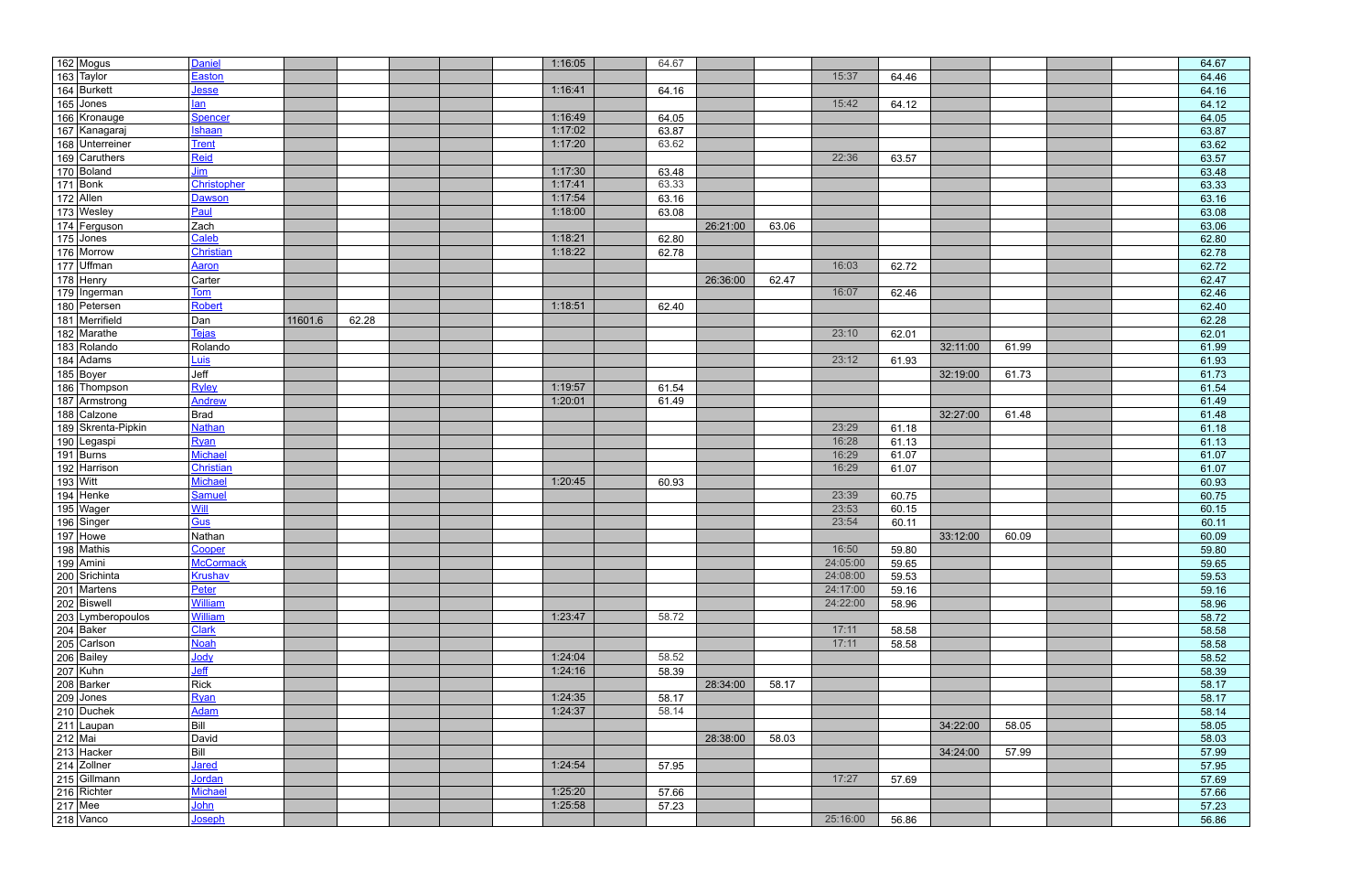|                                                                                                                                                                                                                                                                      | David                   |       |       |  | 1:26:59 | 56.56 |          |       |          |       |          |       |  | 56.56 |
|----------------------------------------------------------------------------------------------------------------------------------------------------------------------------------------------------------------------------------------------------------------------|-------------------------|-------|-------|--|---------|-------|----------|-------|----------|-------|----------|-------|--|-------|
|                                                                                                                                                                                                                                                                      | <u>Jesse</u>            |       |       |  | 1:27:03 | 56.52 |          |       |          |       |          |       |  | 56.52 |
|                                                                                                                                                                                                                                                                      | <b>Axel</b>             |       |       |  |         |       |          |       | 17:51    | 56.40 |          |       |  | 56.40 |
|                                                                                                                                                                                                                                                                      | Bill                    |       |       |  |         |       | 29:28:00 | 56.39 |          |       |          |       |  | 56.39 |
|                                                                                                                                                                                                                                                                      | Samuel                  |       |       |  |         |       |          |       | 25:29:00 | 56.38 |          |       |  | 56.38 |
|                                                                                                                                                                                                                                                                      | <u>Josh</u>             |       |       |  | 1:27:21 | 56.33 |          |       |          |       |          |       |  | 56.33 |
|                                                                                                                                                                                                                                                                      | Calvin                  |       |       |  |         |       |          |       | 25:36:00 | 56.12 |          |       |  | 56.12 |
|                                                                                                                                                                                                                                                                      | <b>Wyatt</b>            |       |       |  |         |       |          |       | 18:03    | 55.77 |          |       |  | 55.77 |
|                                                                                                                                                                                                                                                                      | <b>Daniel</b>           |       |       |  | 1:28:14 | 55.76 |          |       |          |       |          |       |  | 55.76 |
|                                                                                                                                                                                                                                                                      | Reid                    |       |       |  |         |       |          |       | 25:46:00 | 55.76 |          |       |  | 55.76 |
|                                                                                                                                                                                                                                                                      | Roy                     | 10352 | 55.57 |  |         |       |          |       |          |       |          |       |  | 55.57 |
|                                                                                                                                                                                                                                                                      | <b>Bruce</b>            |       |       |  | 1:28:34 | 55.55 |          |       |          |       |          |       |  | 55.55 |
|                                                                                                                                                                                                                                                                      | <u>Joseph</u>           |       |       |  | 1:28:43 | 55.46 |          |       |          |       |          |       |  | 55.46 |
| 219 Pashia<br>220 Holloman<br>221 Jones<br>222 Coyne<br>223 Berrong<br>224 Matta<br>225 Jones<br>226 Parle<br>226 Parle<br>228 Miller<br>228 Miller<br>229 Evans<br>230 Drake<br>231 Kohnen<br>232 Ward<br>233 Ingerman<br>234 Moody<br>234 Moody<br>234 Moody<br>23 | <u>Josh</u>             |       |       |  | 1:29:09 | 55.19 |          |       |          |       |          |       |  | 55.19 |
|                                                                                                                                                                                                                                                                      | <b>Micky</b>            |       |       |  |         |       |          |       | 26:02:00 | 55.19 |          |       |  | 55.19 |
|                                                                                                                                                                                                                                                                      | Doug                    |       |       |  | 1:29:11 | 55.17 |          |       |          |       |          |       |  | 55.17 |
|                                                                                                                                                                                                                                                                      | <u>Tim</u>              |       |       |  | 1:29:39 | 54.88 |          |       |          |       |          |       |  | 54.88 |
|                                                                                                                                                                                                                                                                      | Steven                  |       |       |  |         |       | 30:19:00 | 54.81 |          |       |          |       |  | 54.81 |
| 237 Wilken                                                                                                                                                                                                                                                           | Kyle                    |       |       |  | 1:29:46 | 54.81 |          |       |          |       |          |       |  | 54.81 |
| 238 Godfrey                                                                                                                                                                                                                                                          | Owen                    |       |       |  |         |       |          |       | 18:40    | 53.93 |          |       |  | 53.93 |
| 239 Roseman                                                                                                                                                                                                                                                          | Rob                     |       |       |  |         |       |          |       |          |       | 37:09:00 | 53.70 |  | 53.70 |
| 240 Benke                                                                                                                                                                                                                                                            | Don                     |       |       |  |         |       |          |       |          |       | 37:14:00 | 53.58 |  | 53.58 |
| 241 Stanton<br>242 Junkans<br>243 Williams<br>244 Williams                                                                                                                                                                                                           | <u>Joe</u>              |       |       |  | 1:31:52 | 53.56 |          |       |          |       |          |       |  | 53.56 |
|                                                                                                                                                                                                                                                                      | <u>Joel</u>             |       |       |  | 1:31:55 | 53.53 |          |       |          |       |          |       |  | 53.53 |
|                                                                                                                                                                                                                                                                      | Colin                   |       |       |  | 1:32:12 | 53.36 |          |       |          |       |          |       |  | 53.36 |
|                                                                                                                                                                                                                                                                      | <b>Mark</b>             |       |       |  | 1:32:13 | 53.35 |          |       |          |       |          |       |  | 53.35 |
|                                                                                                                                                                                                                                                                      | <b>Alden</b>            |       |       |  |         |       |          |       | 18:55    | 53.22 |          |       |  | 53.22 |
| 245 Purcell                                                                                                                                                                                                                                                          | <b>Michael</b>          |       |       |  | 1:32:29 | 53.20 |          |       |          |       |          |       |  | 53.20 |
| 247 Baum                                                                                                                                                                                                                                                             | Kevin                   |       |       |  |         |       | 31:16:00 | 53.14 |          |       |          |       |  | 53.14 |
| 248 Kshirsagar                                                                                                                                                                                                                                                       | Shashi                  |       |       |  | 1:32:57 | 52.93 |          |       |          |       |          |       |  | 52.93 |
|                                                                                                                                                                                                                                                                      | $\overline{\text{Lim}}$ |       |       |  | 1:33:17 | 52.74 |          |       |          |       |          |       |  | 52.74 |
|                                                                                                                                                                                                                                                                      | <b>Kohen</b>            |       |       |  |         |       |          |       | 19:06    | 52.71 |          |       |  | 52.71 |
| 249 Kimberling<br>250 Shanks<br>251 Roseman                                                                                                                                                                                                                          | <u>Joe</u>              |       |       |  | 1:33:39 | 52.54 |          |       |          |       |          |       |  | 52.54 |
| 252 Maher                                                                                                                                                                                                                                                            | Gary                    |       |       |  |         |       | 31:40:00 | 52.47 |          |       |          |       |  | 52.47 |
| 253 Bender                                                                                                                                                                                                                                                           | <b>Rick</b>             |       |       |  | 1:34:38 | 51.99 |          |       |          |       |          |       |  | 51.99 |
|                                                                                                                                                                                                                                                                      | Daniel                  |       |       |  | 1:34:42 | 51.95 |          |       |          |       |          |       |  | 51.95 |
| 254 Pilla<br>255 Muller                                                                                                                                                                                                                                              | Sean                    |       |       |  |         |       | 32:13:00 | 51.58 |          |       |          |       |  | 51.58 |
| 256 Boudreau                                                                                                                                                                                                                                                         | <b>Joshua</b>           |       |       |  |         |       |          |       | 27:58:00 | 51.37 |          |       |  | 51.37 |
|                                                                                                                                                                                                                                                                      | <b>Simon</b>            |       |       |  |         |       |          |       | 28:07:00 | 51.10 |          |       |  | 51.10 |
|                                                                                                                                                                                                                                                                      | Benjamin                |       |       |  |         |       |          |       | 19:57    | 50.46 |          |       |  | 50.46 |
| 257 Rosemann<br>258 Jones<br>259 Buehne                                                                                                                                                                                                                              | Jared                   |       |       |  |         |       | 33:04:00 | 50.25 |          |       |          |       |  | 50.25 |
| 259 Buenne<br>260 Kenney<br>262 Bhagwat<br>263 Marshall<br>264 Reed<br>265 Nigh<br>266 Pendleton<br>267 Dixon<br>266 Settle                                                                                                                                          | Michael                 |       |       |  | 1:38:29 | 49.96 |          |       |          |       |          |       |  | 49.96 |
|                                                                                                                                                                                                                                                                      | Gary                    |       |       |  | 1:38:38 | 49.88 |          |       |          |       |          |       |  | 49.88 |
|                                                                                                                                                                                                                                                                      | <b>Amol</b>             |       |       |  | 1:39:36 | 49.40 |          |       |          |       |          |       |  | 49.40 |
|                                                                                                                                                                                                                                                                      | Thejan                  |       |       |  |         |       |          |       | 29:11:00 | 49.23 |          |       |  | 49.23 |
|                                                                                                                                                                                                                                                                      | <u>C.J.</u>             |       |       |  | 1:40:46 | 48.83 |          |       |          |       |          |       |  | 48.83 |
|                                                                                                                                                                                                                                                                      | Grady                   |       |       |  |         |       |          |       | 29:41:00 | 48.40 |          |       |  | 48.40 |
|                                                                                                                                                                                                                                                                      | <b>Walter</b>           |       |       |  |         |       |          |       | 29:55:00 | 48.02 |          |       |  | 48.02 |
|                                                                                                                                                                                                                                                                      | Niklos                  |       |       |  |         |       |          |       |          |       | 41:35:00 | 47.98 |  | 47.98 |
| 268 Spatola                                                                                                                                                                                                                                                          | $\vert$ Nick            |       |       |  |         |       |          |       |          |       | 41:36:00 | 47.96 |  | 47.96 |
| 268 Spatola<br>269 Mezzci<br>270 Larice<br>271 Armes<br>272 Pothina<br>273 Bene<br>274 Berrong<br>275 Raterman                                                                                                                                                       | John                    |       |       |  |         |       |          |       |          |       | 41:56:00 | 47.58 |  | 47.58 |
|                                                                                                                                                                                                                                                                      | Rolando                 |       |       |  | 1:44:06 | 47.26 |          |       |          |       |          |       |  | 47.26 |
|                                                                                                                                                                                                                                                                      | <b>Austin</b>           |       |       |  | 1:44:35 | 47.04 |          |       |          |       |          |       |  | 47.04 |
|                                                                                                                                                                                                                                                                      | <b>Aarit</b>            |       |       |  |         |       |          |       | 30:42:00 | 46.80 |          |       |  | 46.80 |
|                                                                                                                                                                                                                                                                      | <b>Sam</b>              |       |       |  |         |       |          |       | 21:33    | 46.71 |          |       |  | 46.71 |
|                                                                                                                                                                                                                                                                      | <u>John</u>             |       |       |  |         |       |          |       | 21:38    | 46.53 |          |       |  | 46.53 |
|                                                                                                                                                                                                                                                                      | <u>Jason</u>            |       |       |  | 1:46:30 | 46.20 |          |       |          |       |          |       |  | 46.20 |
|                                                                                                                                                                                                                                                                      |                         |       |       |  |         |       |          |       |          |       |          |       |  |       |